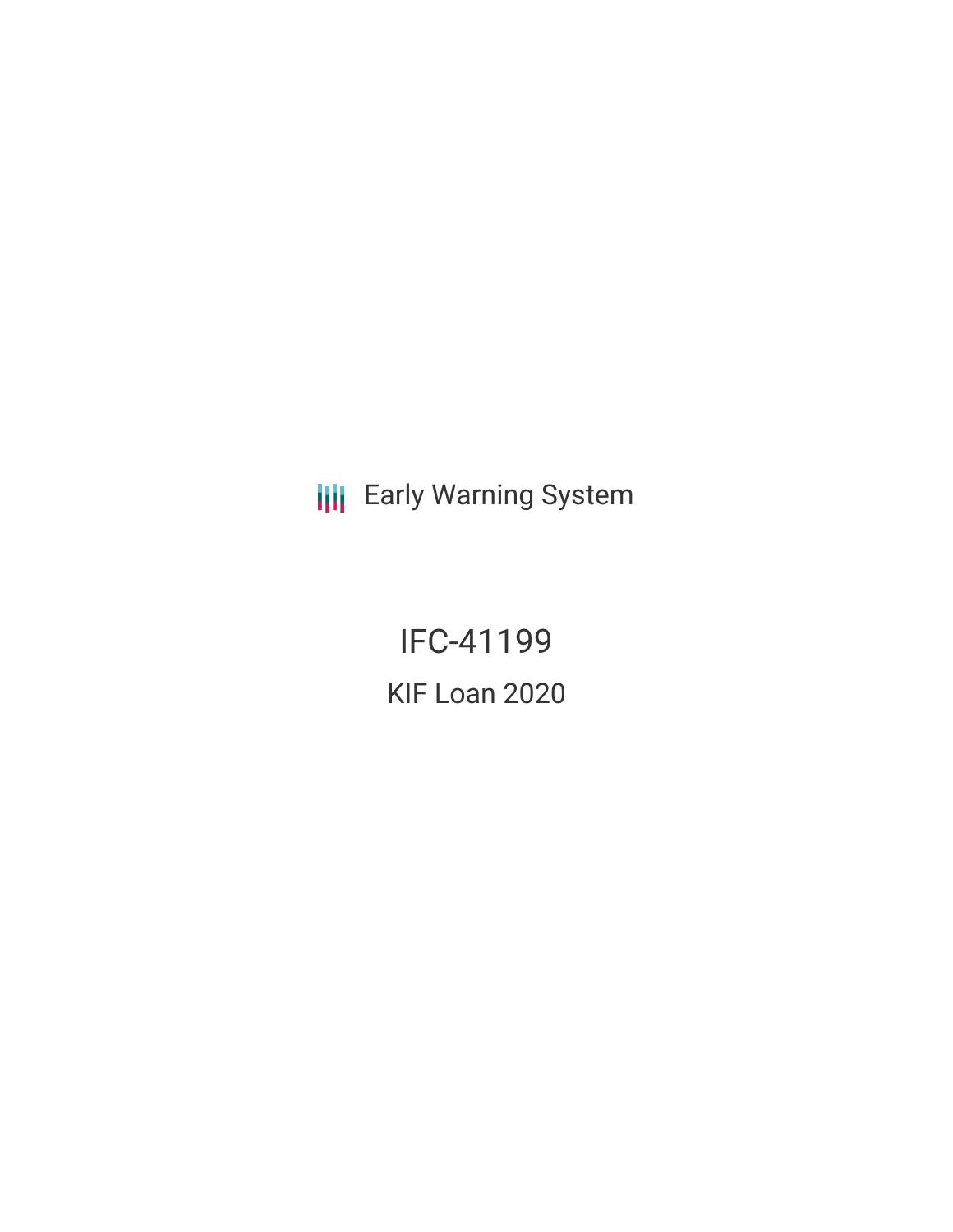# **Quick Facts**

| <b>Countries</b>               | Timor-Leste                             |
|--------------------------------|-----------------------------------------|
| <b>Financial Institutions</b>  | International Finance Corporation (IFC) |
| <b>Status</b>                  | Proposed                                |
| <b>Bank Risk Rating</b>        | FI                                      |
| <b>Voting Date</b>             | 2020-05-25                              |
| <b>Borrower</b>                | Kaebauk Investimentu no Finansas        |
| <b>Sectors</b>                 | Finance                                 |
| <b>Investment Type(s)</b>      | Loan                                    |
| <b>Investment Amount (USD)</b> | $$5.00$ million                         |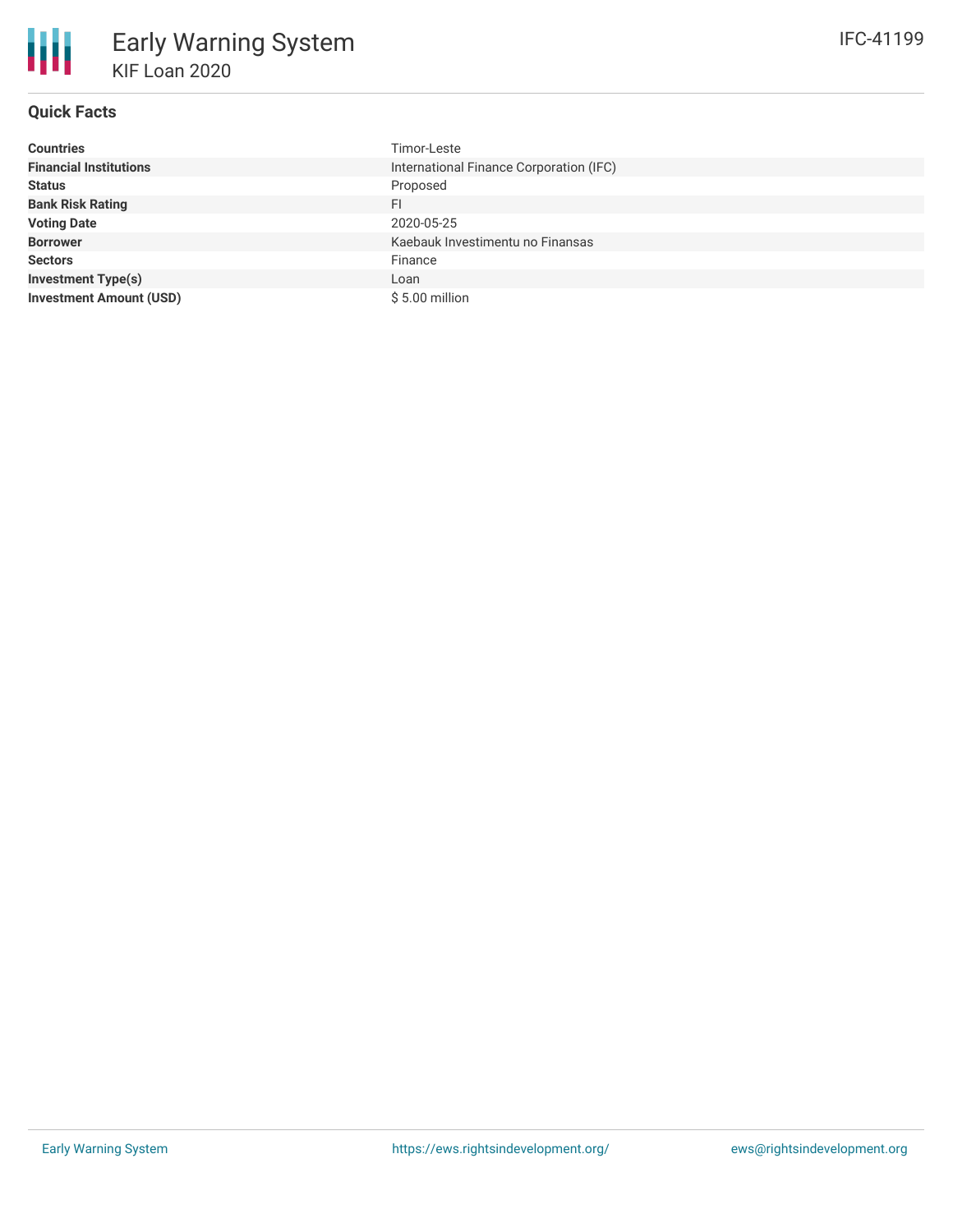# **Project Description**

According to the bank's website, "International Finance Corporation ("IFC") is proposing to extend an up to US\$5 million senior loan facility with revolving feature, comprising of a loan of up to \$2.5 million from IFC's own account (the "A Loan") and a loan of up to \$2.5 million from IFC in its capacity as the Implementing Entity of the IDA-PSW BFF (the "IDA-PSW BFF Loan"), for a total tenor of up to four years to Kaebauk Investimentu no Finansas, SA ("KIF" or the "Company"). KIF is the largest micro finance institution ("MFI") in Timor-Leste...

The proceeds will be used by the Company to develop its agri-financing business targeting farmers and supply chain participants in the agri-sector with prioritization to women borrowers. KIF is a valued client of IFC since 2013 and was formerly known as Tuba Rai Metin ("TRM"), a leading non-governmental organization ("NGO") MFI. The Company went through a transformation to become a regulated MFI during 2013-2016 and after obtaining Other Deposit Taking Institution ("ODTI") license in Mar-16, KIF was instituted as TRM's subsidiary and the microfinance operations of TRM were transferred to KIF. IFC had been contributing an instrumental role during the transformation process. The Company provides inclusive financial services primarily to poor rural Timorese women and small businesses, supported by nationwide presence across all TL's 13 districts and more than 300 employees serving more than 14,000 clients as of December 2019 with a strong gender focus with more than 70 % of the clients being women."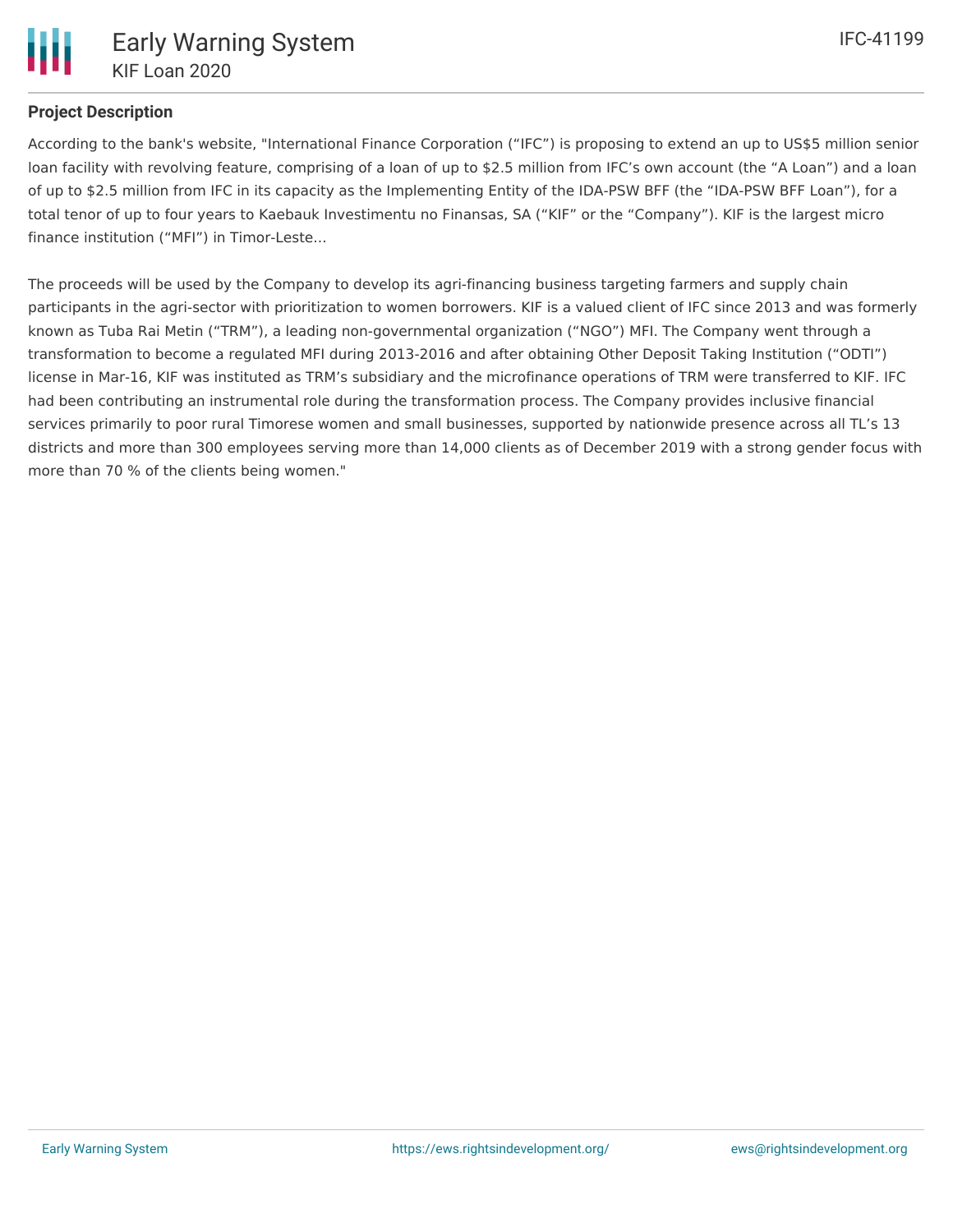## **Investment Description**

• International Finance Corporation (IFC)

## **Financial Intermediary**

Financial Intermediary: A commercial bank or financial institution that receives funds from a development bank. A financial intermediary then lends these funds to their clients (private actors) in the form of loans, bonds, guarantees and equity shares. Financial intermediaries include insurance, pension and equity funds. The direct financial relationship is between the development bank and the financial intermediary.

Kaebauk [Investimentu](file:///actor/2336/) no Finansas (Financial Intermediary)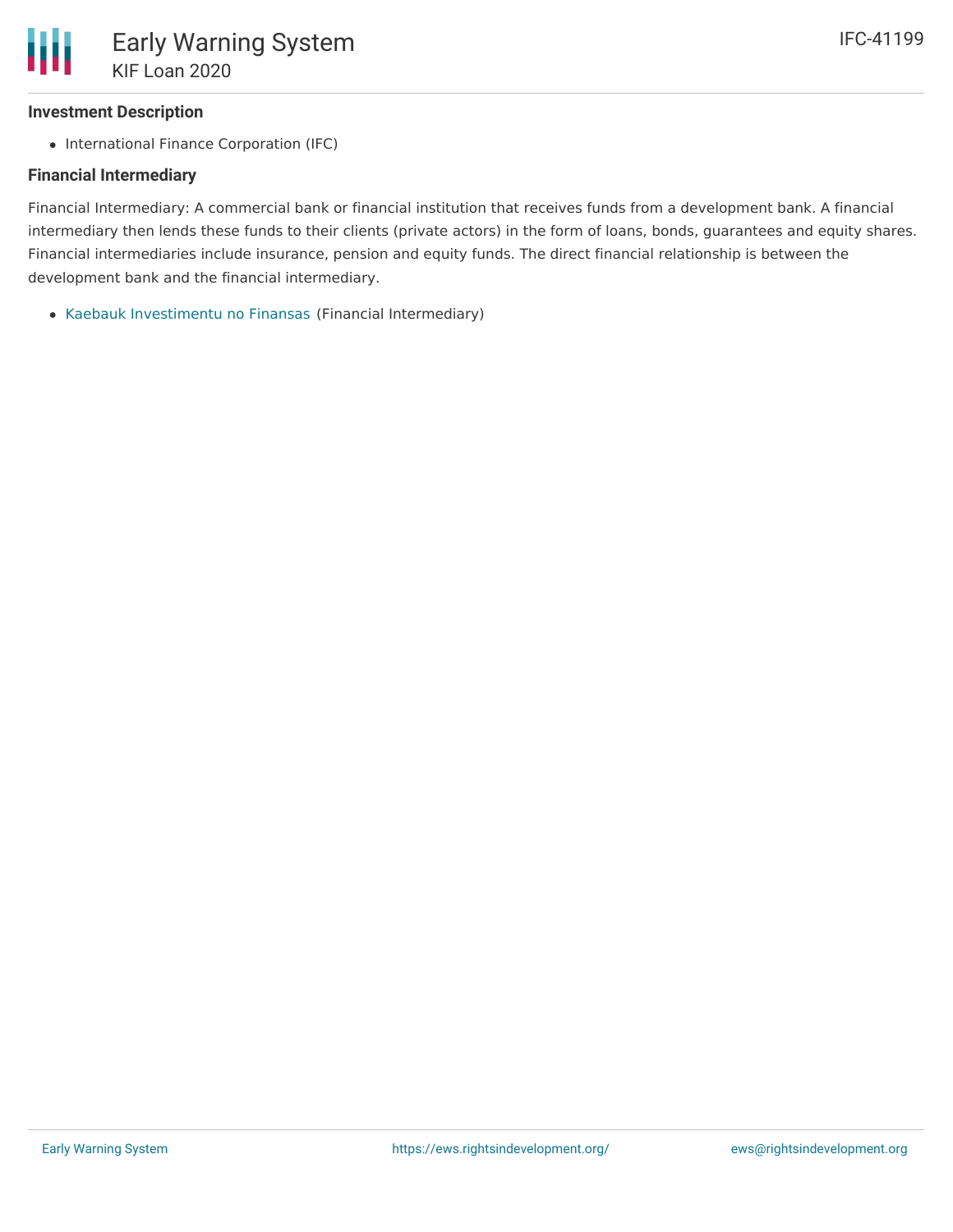

## **Private Actors Description**

According to IFC, "KIF's shareholder base is adequately diversified, consists of a local NGO being the majority shareholder, namely TRM, a local minority shareholder (staff association of the Company), and 2 international minority shareholders (Base of Pyramid Asia Pte Ltd and IFC)."